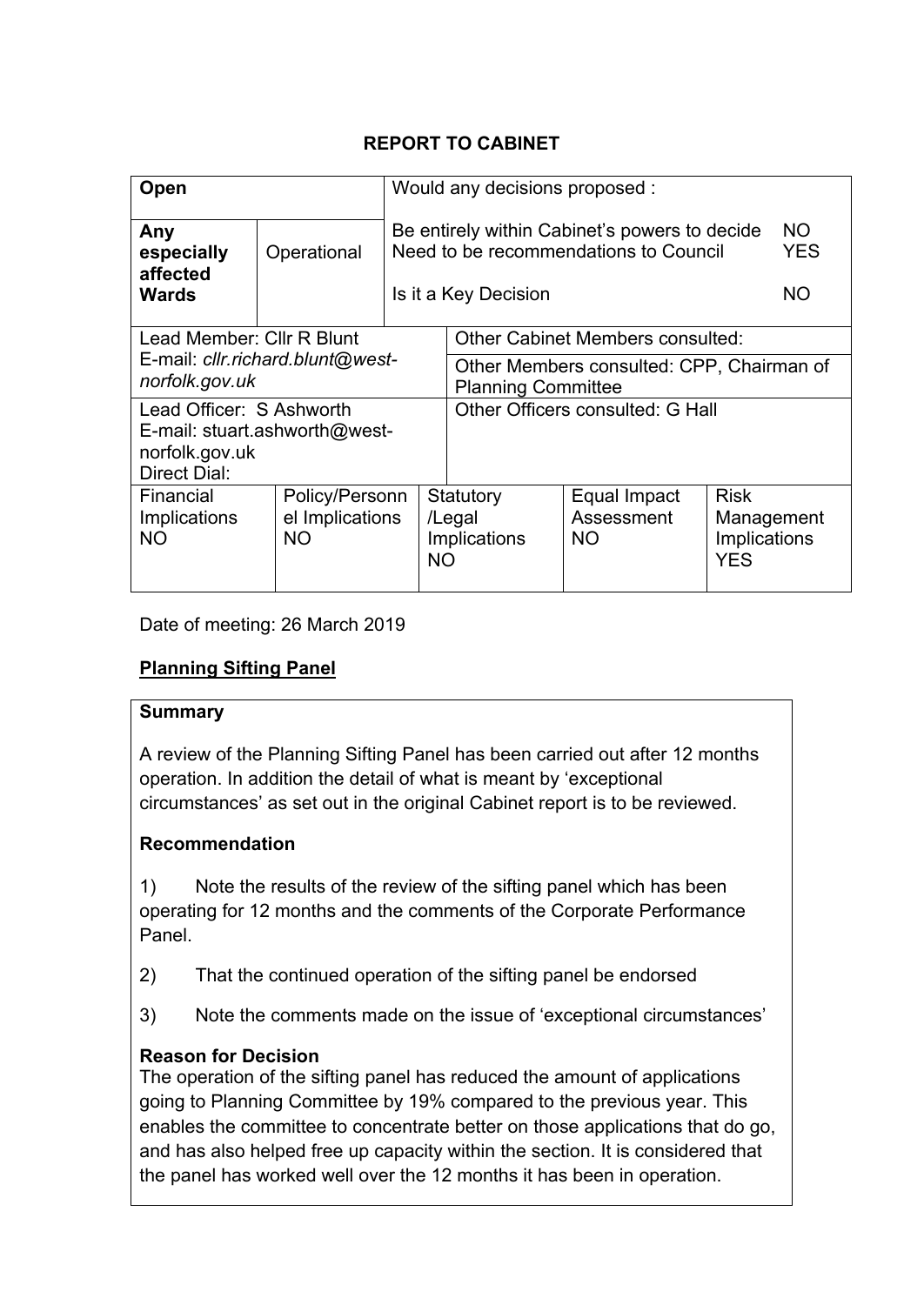#### **1.0 Background**

- 1.1 At the Council meeting of 25 January 2018, it was agreed that a Planning Sifting Panel be set up to consider whether or not applications would need to go to Planning Committee. This did not affect a councillors ability to call-in any application to committee, which remained in place, albeit slightly amended to ensure members only called-in applications in their own wards (unless exceptional reasons dictated otherwise), and that reasons for calling-in the application were given.
- 1.2 It was also agreed that the sifting panel be reviewed after 12 months of its commencement, as well as a review of the phrase 'exceptional circumstances', with the relevant scrutiny panel invited to carry out the review. The Corporate Performance Panel was the relevant scrutiny panel.
- 1.3 The sifting panel is made up of four councillors and two officers. These are the Chairman and Vice-Chairman of Planning Committee, the portfolio holder for development, another member of the committee on a rotational basis, and the Executive Director – Environment & Planning and the Assistant Director – Environment & Planning.

#### **2.0 Post Implementation Review**

- 2.1 The Corporate Performance Panel at its meeting on 19 February 2019 considered a report which provided a review of the operation of the Sifting Panel. The report contained the following information. A copy of the Minute of the Panel is attached as an appendix to the report.
- 2.2 There were a number of reasons for setting up the sifting panel. Firstly the borough council determined more applications at committee than neighbouring councils. This was particularly apparent during the relatively recent period when the council did not have a 5 year supply of housing sites, and it should be noted that there is no guarantee the council will not fall into a lack of a 5 year supply scenario in the future Secondly, each application going to committee requires a specific report which takes time to write, and there is a lot of administration around preparing the agenda and the presentation to committee. It is therefore important that the committee deals with the applications that really need to go, namely the more controversial ones, or those that may be finely balanced thereby requiring further public scrutiny, particularly as members are expected to read the lengthy agendas produced.
- 2.3 It is also important to note that the Government assesses councils on the speed and quality of applications determined, and sets target deadlines for the determination of applications. Taking such a large amount of applications to committee could have an impact on speed, if for example an application has to wait until a committee to be determined. There have also been occasions where a report due to go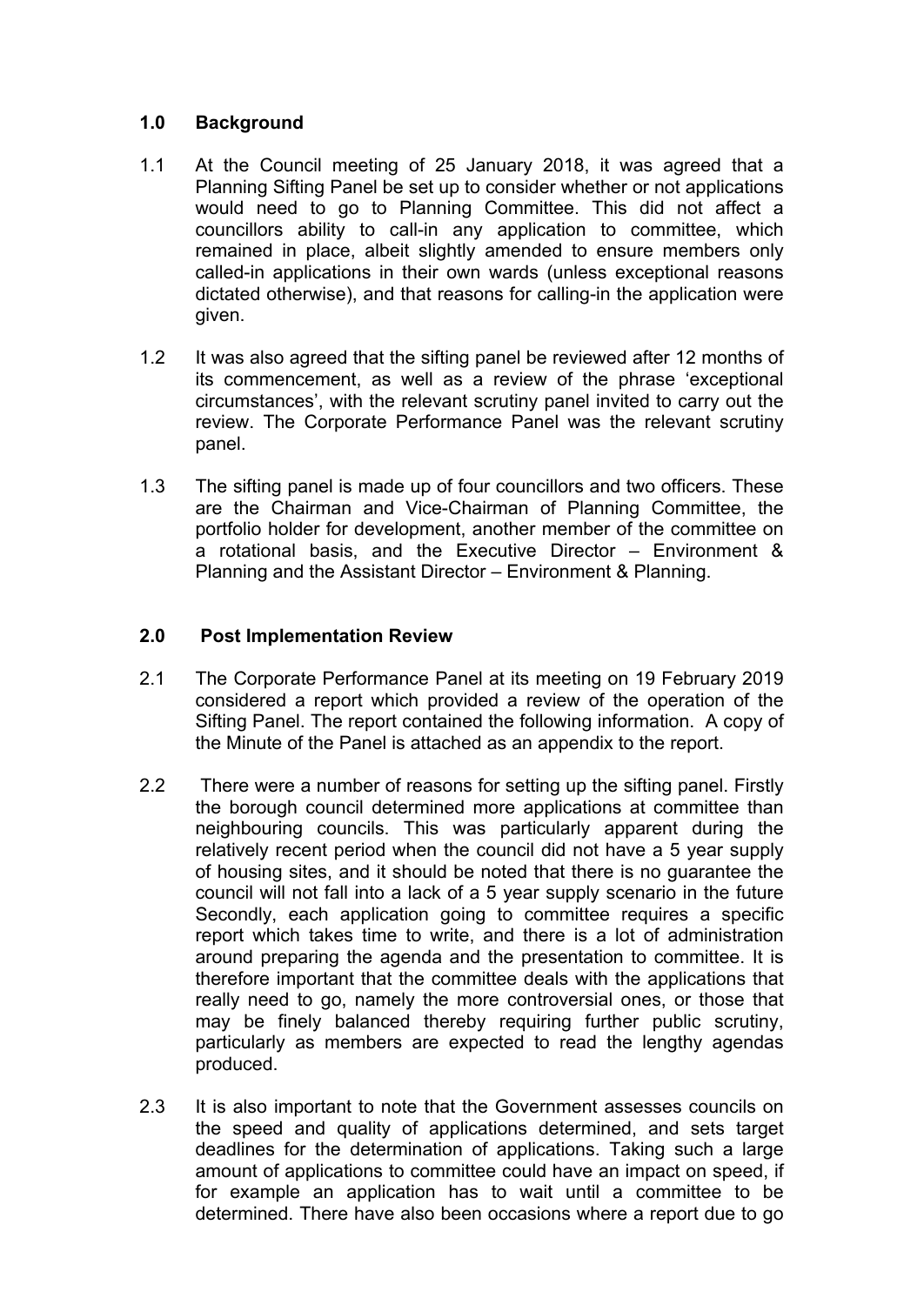to a particular committee has had to wait another month for a later one, because officers are dealing with other committee reports first.

- 2.4 For these reasons the sifting panel was established, and has been in operation since March 2018.
- 2.5 A key objective of the sifting panel was to provide a mechanism to allow those applications that would automatically be determined by the Planning Committee under the existing scheme of delegation, to be sifted to see what was considered to be the most appropriate way of determining it; this would either be the committee or through officer delegated powers.
- 2.6 There have been 87 applications that have been taken to the sifting panel in the 12 meetings since March 2018. Of these 41 (47%) were considered appropriate for committee, and 46 (53%) were considered capable of being dealt with under officer delegated powers.
- 2.7 Comparing the number of applications that went to committee in the 12 month period from 5 March 2018 – 4 February 2019 (see table 1 below), against the previous year, it is evident that there was a reduction of 24 applications (19%).

| <b>Time period</b>                | <b>Number of applications considered by</b><br>committee |
|-----------------------------------|----------------------------------------------------------|
| 6/3/17 - 5/2/18 (pre<br>sifting)  | 128                                                      |
| 5/3/18 - 4/2/19 (post<br>sifting) | 104                                                      |

*Table 1 – Number of applications considered by committee pre and post the sifting panel*

- 2.8 Whilst 19% less applications is considered to be a relatively modest reduction compared to the year before, it is considered that this has certainly helped in reducing unnecessary work for officers and indeed members of Planning Committee.
- 2.9 This has also to be offset against the time taken to hold the sifting panels, but this is considered to be relatively modest and overall time has been freed up for officers and the committee's time has been better spent on concentrating on those applications where it can make a real difference.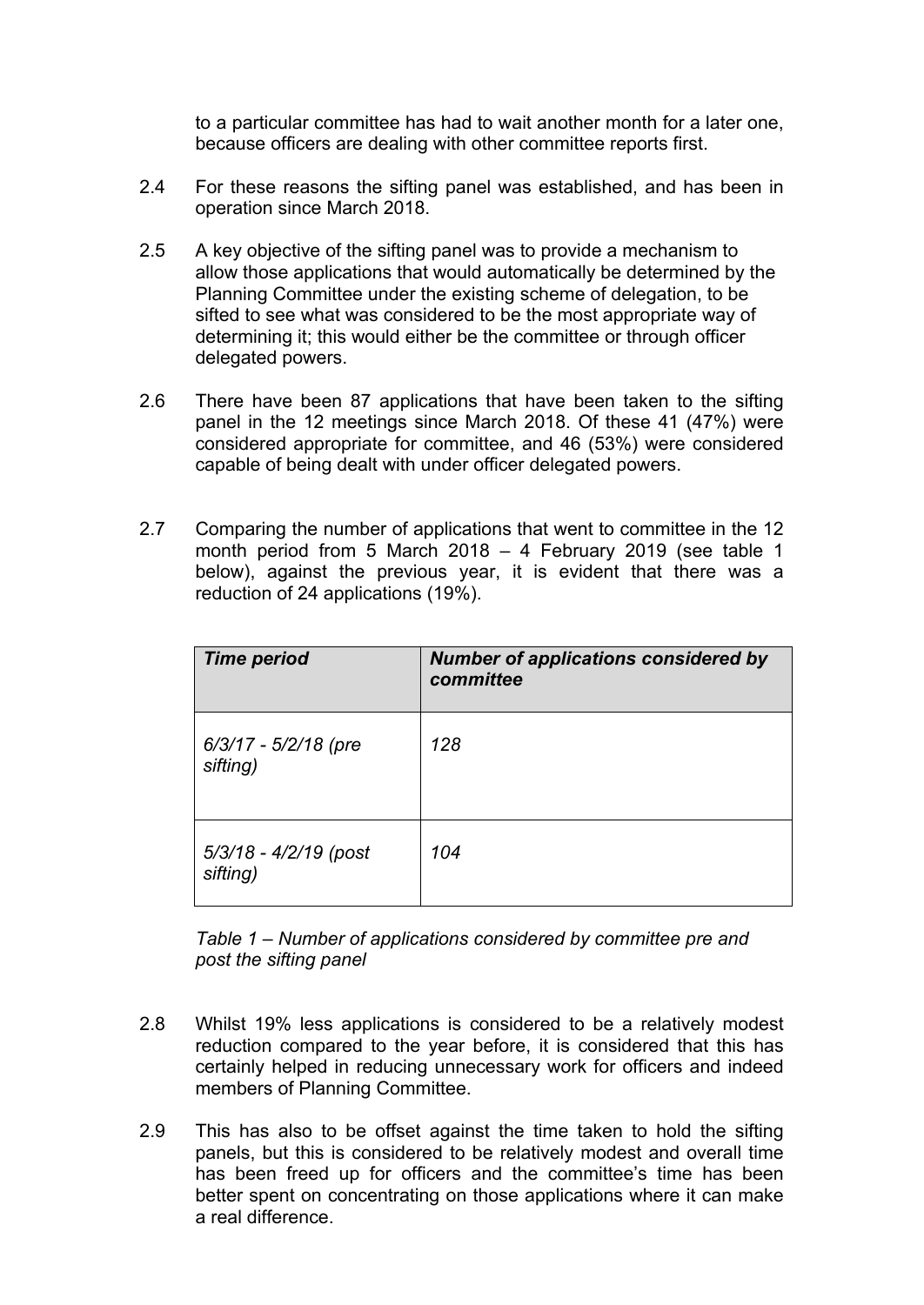- 2.10 In terms of a qualitative assessment of how the panel has worked, from an officer point of view it has worked relatively smoothly, and requires a limited amount of administration. Officers take the panel through the application using the electronic file, including third party responses, and using a combination of Google Earth and photos to view the site. The panel then considers whether or not the application would be more appropriately dealt with at committee. The decision of the panel is recorded, and then published. In general through its operation there has only been positive feedback from those that have attended the panel meetings, and it has been useful having other members of the committee attending the meeting, so they can see how it operates. Officers are not aware of negative feedback whilst the panel has been operating.
- 2.11 Before the sifting panel started there was concern about its potential operation, particularly that it was undemocratic and would deprive parish councils of the right to take things to committee. Whilst parish councils no longer have the automatic right for applications to go to committee, the impact on applications going to committee has been relatively low, and there remains the option of Borough Councillors calling in applications if parish councils are so concerned about one. In addition, and as a result of a letter sent to all parish councils expressing serious concerns about the panel, sessions were held with parish councils to explain the need for it. Since then individual meetings have also been held with some parish council representatives, to discuss any particular concerns they had about planning issues, including sifting. One issue that has come out of one of these meetings is the publication of the results of the sifting panel, which is now available to view on the borough council's website.
- 2.12 In officers opinion one point that has been evident during the operation of the panel is that if there is any doubt about an application, then generally the panel err on the side of caution, and recommend an application go to committee.
- 2.13 It was considered at the time of making changes to the scheme of delegation, that it was right and proper that only ward members should be calling in applications in their own wards. However there could be 'exceptional circumstances' which meant a councillor from another ward would call in an application to committee. This was written into the scheme of delegation.
- 2.14 During the passage of the changes to the scheme of delegation (including sifting panel) through the council processes, specific questions were raised about the application of the term 'exceptional circumstances', when referring to the issues that may lead to a councillor being allowed to call-in an application in a ward other than their own. Part of the resolution therefore was to review this term at the same time as reviewing the sifting panel.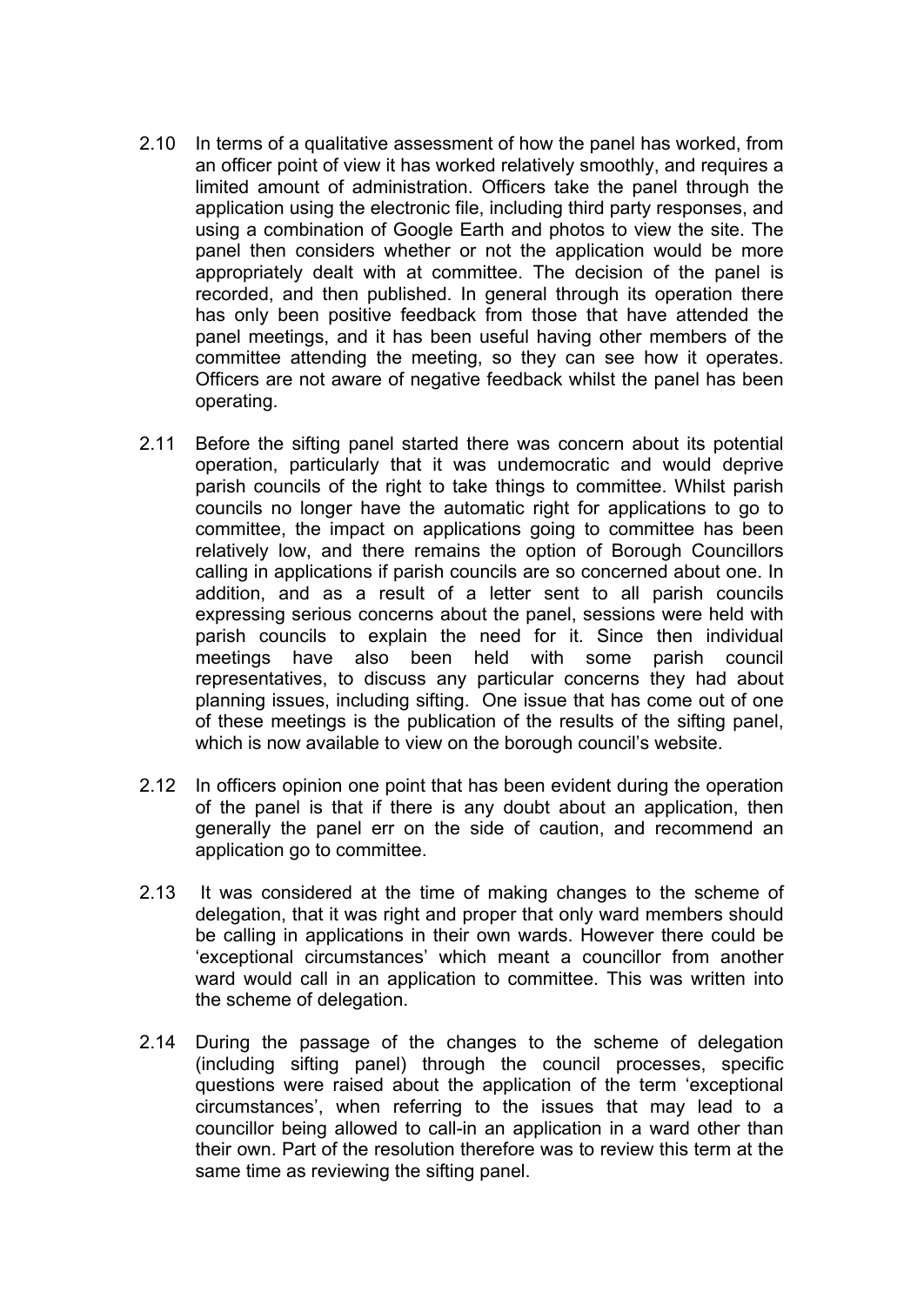2.15 However this particular issue has not come up within the last 12 months. Examples of exceptional circumstances were originally considered to be circumstances such as a pecuniary or other interest where the ward member feels that he or she should not become involved in an application, and therefore asks another member to deal with it on their behalf. There will always be some judgement to be made on the validity of call-ins using exceptional circumstances, and that judgement would need to be exercised by the Executive Director – Environment and Planning, in consultation with the Chairman of Planning Committee.

### **3.0 Options Considered**

- 3.1 Continue with the sifting panel This is the preferred option, given the benefits considered to come from the sifting panel.
- 3.2 Discontinue with the sifting panel Going back to a system where the scheme of delegation is used as a blunt instrument without any sort of discretion is not considered advisable.

### **4.0 Conclusion**

- 4.1 It is considered that the sifting panel has in general worked well, and it is not considered to have had the negative impact originally feared by some parish councils. The number of applications going to committee since the panel has been in operation was 19% lower than compared to the year before, which is not a huge amount, but nevertheless has helped with capacity issues in the department. The sifting panel is also considered to be a more refined approach to considering the suitability of applications going to committee, compared to the rather blunt way of dealing with it previously.
- 4.2 It is considered that the sifting panel should continue to operate on the same basis as it does now.

### **5.0 Policy Implications**

5.1 Relevant corporate priorities are considered to be:

Priority 1: Provide important local services within our available resources

Priority 2: Drive local economic and housing growth

#### **6.0 Financial Implications**

6.1 There will be minimal financial costs associated with the operation of the panel itself.